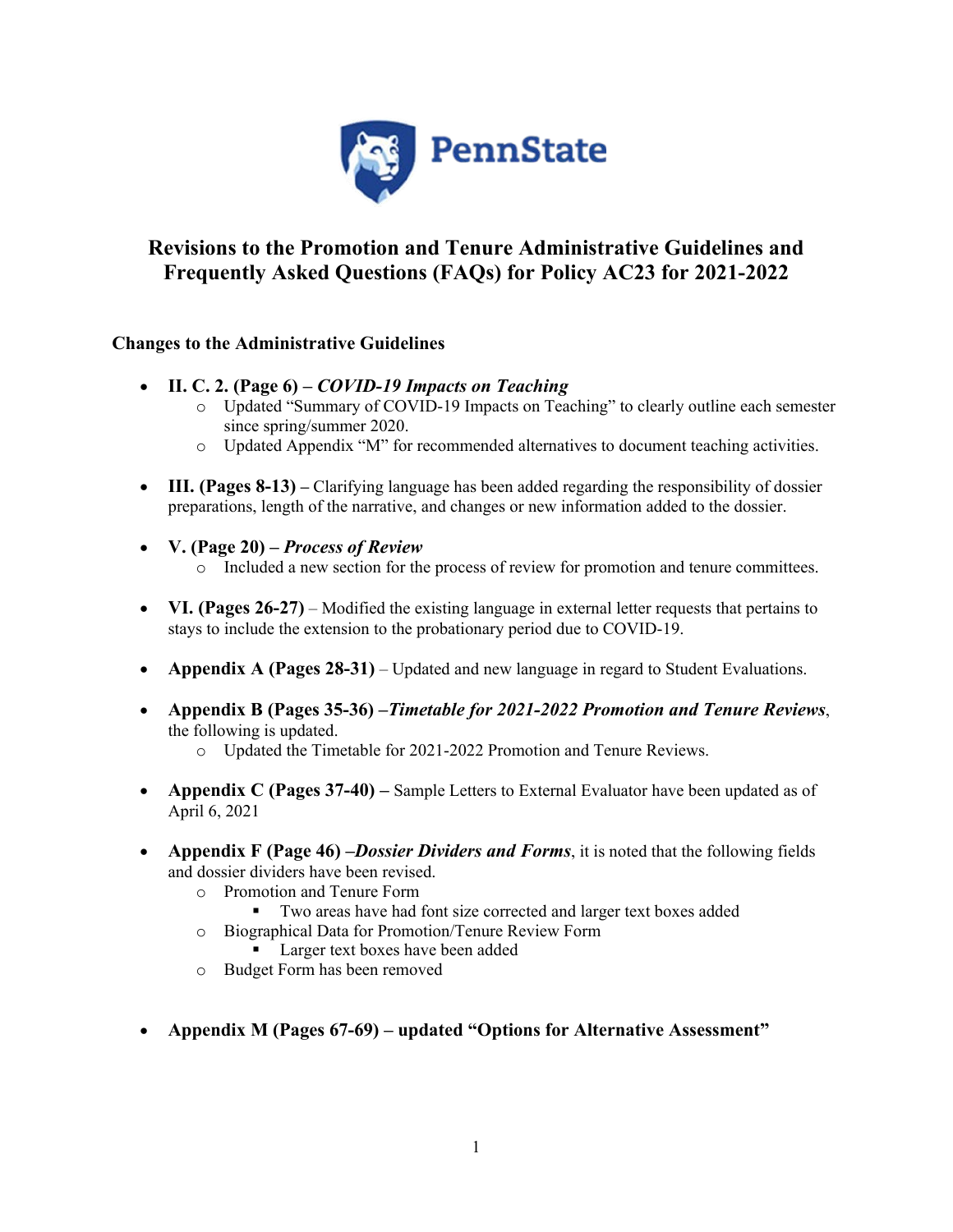## **Additions and Changes to the FAQs (Nos. 3, 8, 16, 17, 26, 46, and 62-72)**

- **FAQ #3.** Added language clarifying responsibility of dossier preparations.
	- That responsibility is assigned to the department head (or director of academic affairs or division head), **and** the faculty member must cooperate by assembling whatever materials are in his or her possession by the timeline given by the department head. **If the unit is using Activity Insight to generate the dossier, faculty members are responsible for ensuring their information is entered into Activity Insight in accordance with the timeline specified.**
- **FAQ #8** clarifying language was added regarding withdrawal of a dossier

*Can a dossier be withdrawn after it has been sent forward for review?*

Once a dossier has been completed and the candidate has signed that they reviewed it, and the peer review committee begins its review, the formal process has begun. However, if it is a promotion review only, and if the peer review committee does not recommend promotion and the department head agrees, **after consulting with the dean of the academic unit** the head should discuss with the candidate the advisability of withdrawing the dossier from further consultation.

• **FAQ #16** added a charge to a promotion and tenure committee

*What are the key elements of the charge to a committee?*

#### **Please see the Recommended Charge to Promotion and Tenure Committees on the VPFA website (vpfa.psu.edu)**

• **FAQ #17** added language to indicate when it is appropriate for a committee member to abstain from voting.

> *When is it appropriate for a committee member to abstain from voting on a candidate who is under review for promotion and/or tenure?*

Committee members should **recuse** only when there is a legitimate conflict of interest, such as a relative being considered for promotion or tenure or if there was significant collaboration with the candidate. **Members are encouraged to disclose possible conflicts of interest to the unit head and seek consultation about how to best manage the conflict. Conflicts of interest should be declared prior to the discussion of any candidate and members will be recused from the discussion and voting.**

• **FAQ #26** added a question for best practices for committees to meet virtually.

*What are best practice guidelines for committees that meet virtually?*

**Prior to the committee's first meeting, committee members must determine whether to meet in-person or virtually for all of the committee's meetings that involve discussions about**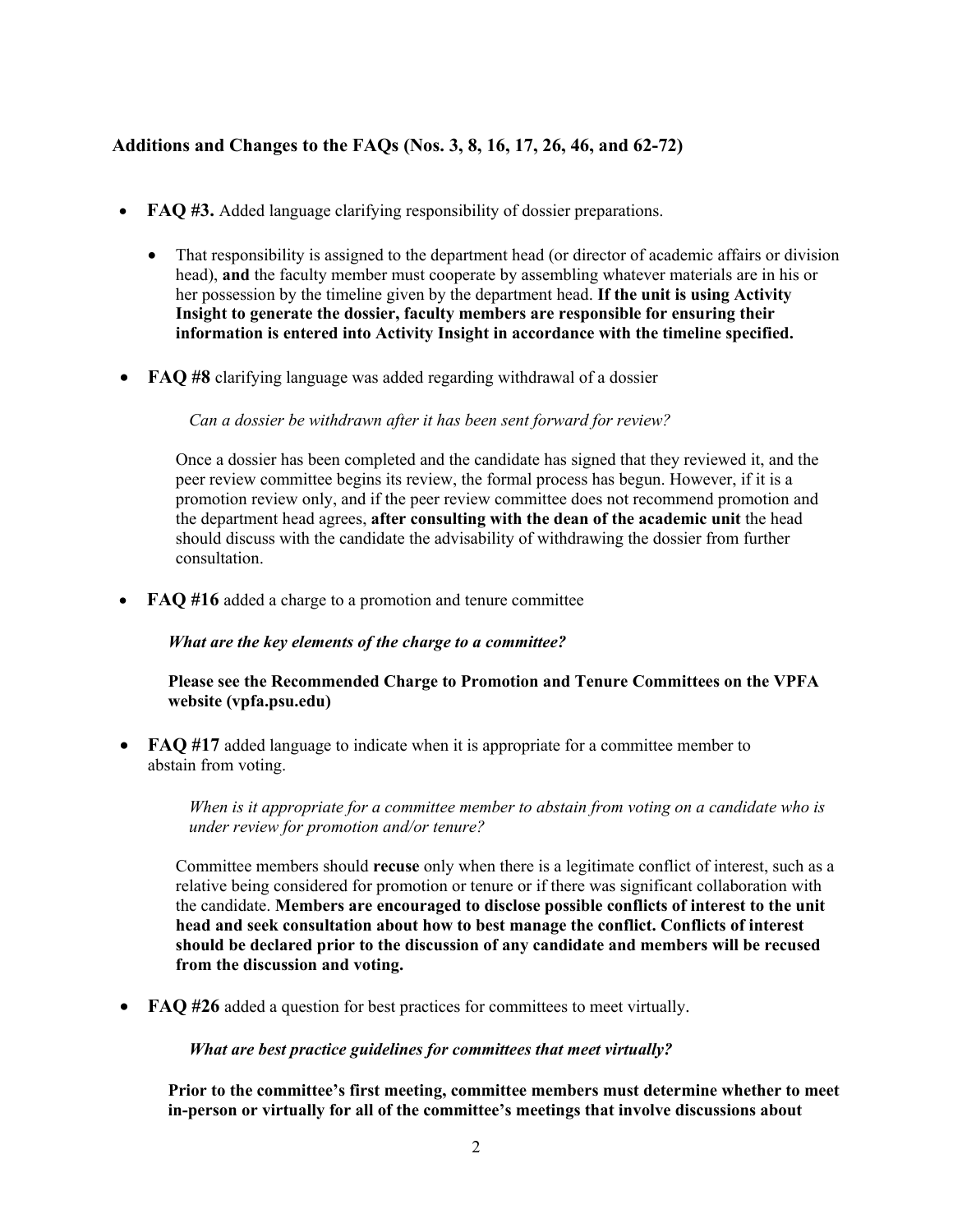**candidates. Promotion and Tenure committees may not meet via a hybrid approach (i.e., with some members in person and some virtual). (V.E.1) unless granted an exception by the Vice Provost for Faculty Affairs.**

**Committees that decide to meet virtually must attend to security considerations to ensure confidentiality of discussions and voting. The committee chair should discuss the virtual process prior to the first meeting (how entry and exit are managed, how voting will proceed, and confidentiality considerations). It is not permitted to record meetings. Meetings should have a waiting room; the committee chair should check attendees into the meeting. All participants should authenticate their identity, either by enabling their video or providing the phone number from which they will be calling in advance of the meeting. Participants should attend the meeting from a location where others are not present and be prepared for unlikely scenarios such as Zoom crashing, chair or participants losing connection, etc. In cases of conflicts of interest, attendees must be checked out of meeting and checked back in. Documents should be available in a secure platform. For committees that vote by secret ballot, a method must be constructed to collect votes for each case under consideration. No discussion about candidates may occur via email and only those present for the discussion of a candidate may vote on a candidate.**

• **FAQ #46** added language for clarity of when the Immediate Tenure process should begin.

#### *What then are the expectations for immediate tenure?*

Immediate tenure reviews are appropriate for persons being considered for faculty or academic administrative positions at the University. The immediate tenure process is not appropriate for faculty members or academic administrators already under contract. Immediate tenure may be granted to new faculty appointments, almost always when they have a tenured appointment at the institution they are leaving. **The immediate tenure process must begin prior to the candidate's start date.** Since we assume that they are being hired because they increase the excellence of the department, and that they are being recruited in a competitive market, we do not ask departments to slow the negotiations process by asking such faculty to develop full Penn State dossiers. They must, however, go through the full Penn State process, with the usual letters from the usual committees and administrators. In regard to external letters, while letters of reference used in the search process may be utilized, all four external letters must address the candidate's qualifications for tenure. Administrators are expected to consult with the chair of the unit's promotion and tenure committee to make the determination of whether the reference letters sufficiently address the criteria for tenure. If not, the college will have to request additional external letters. In addition, there needs to be evidence of good teaching before any new faculty member is granted tenure, such as a summary of student peer evaluations. What is presented for review is the candidate's vitae, four external letters, and evidence of good teaching, to which will be added in the review process the normal administrative and committee letters. The formal signatory page and dividers used in the standard promotion and tenure dossiers should not be used for immediate tenure cases. (Pages 55-57, Appendix I) The "out-ofsequence" process or a hybrid of the immediate tenure and the out-of-sequence processes should be utilized when there is a desire to hire individuals who do not currently have tenure at their home institution. Because out-of-sequence requests for promotion and tenure reviews will not be handled by the immediate tenure review process, please contact the Office of the Vice Provost for Faculty Affairs to initiate this process.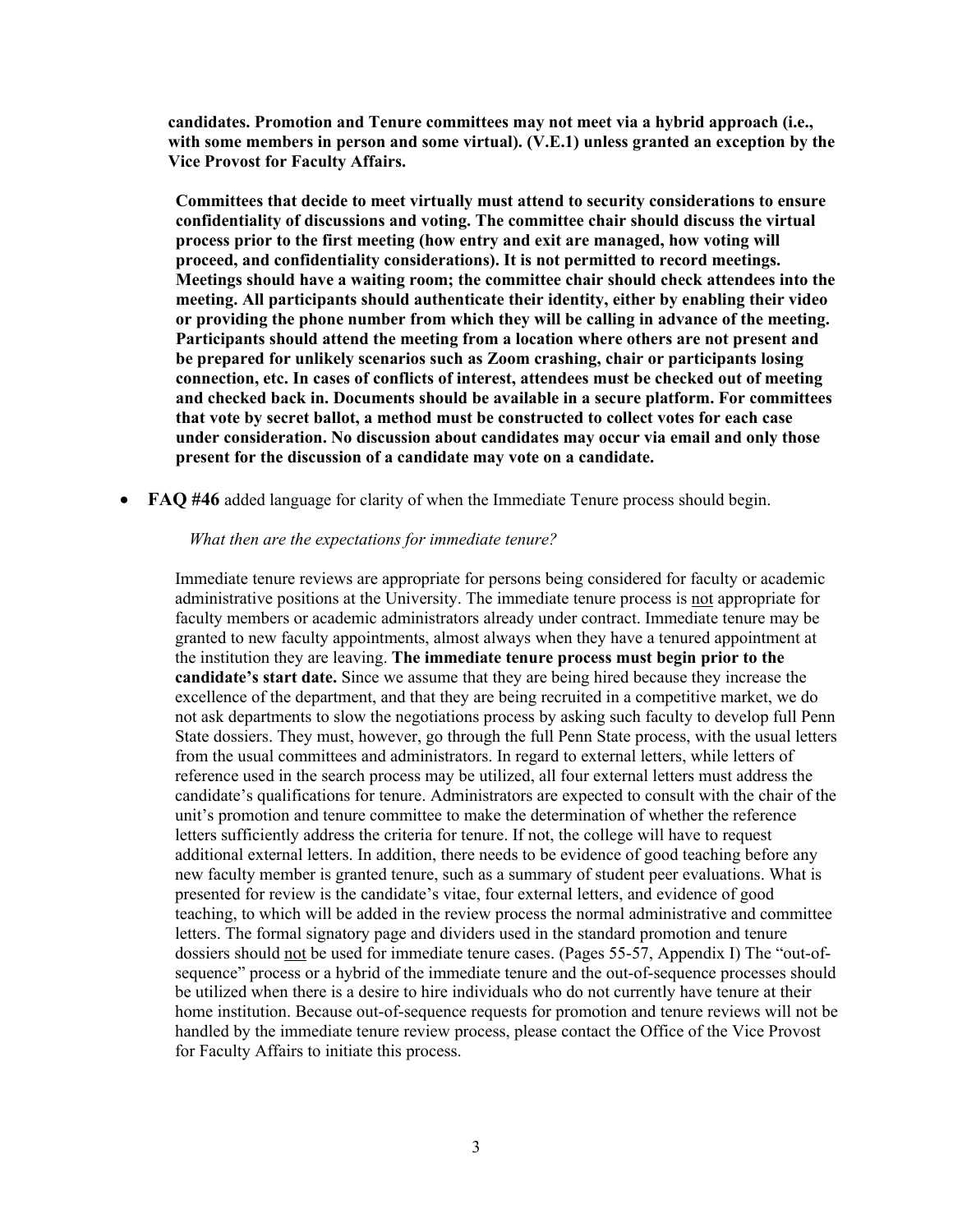• **FAQ #64, #66, #67, #69, #70, and #72** updated questions and answers to reflect adjustments due to COVID-19

**FAQ #64** *Will the extension of the review period due to COVID-19 be mentioned in requests to reviewers?*

**While the extension of the probationary period due to COVID-19 is not a stay, the language pertaining to stays in request letters to external reviewers will be modified for those who were in the probationary period in calendar year 2020. This change will be implemented beginning with the 2021-2022 academic year as no one going up for promotion or tenure in fall 2020 confirmed the extension. The "Sample Letters to External Evaluators" was update with new language as of April 6, 2021 and will be maintained until there are no longer any candidates for tenure who were in the probationary period during calendar year 2020. See Appendix C.** 

**FAQ #66** *What is the best way to indicate on Activity Insight/the Dossier how COVID-19 impacted our teaching, research, and service activities?*

**Candidates for promotion and tenure were encouraged (but not required) to describe how the events of 2020/21 (e.g., COVID-19 pandemic, societal/racial tensions, political unrest) impacted their work, and the steps they took to manage these impacts, in the narrative that accompanies their dossier for promotion and/or tenure.** 

**FAQ #67** *May I list conference presentations that I was scheduled to deliver at meetings that were canceled due to COVID-19?*

**You may list your unattended conference presentations along with a comment that the presentation was "accepted but not delivered due to COVID-19."**

**FAQ #69** *The short-form of the SRTE was administered in fall 2020. These results were not available to academic administrators. May I include my SRTEs for fall 2020 in my dossier?*

**Yes, you may. In addition, all faculty are to include an alternative assessment for the fall 2020 semester. More detail about the impact of COVID on the assessment of teaching effectiveness can be found in the 2021-2022 Promotion and Tenure Administrative Guidelines in section II.C.2.**

**FAQ #70** *How will peer teaching reviews in spring of 2020, fall 2021, and spring 2021? be handled in the promotion and tenure review process? ?*

**Tenure-line and non-tenure-line faculty routinely undergo peer review of teaching and contribute to peer review of teaching committees. In acknowledgement of the COVID-19 crisis and its extraordinary impacts on our faculty, and our collective shift to a remote learning environment, Penn State suspended peer review of teaching, as of March 16, for Spring semester 2020. As outlined in the 2021-2022 Promotion and Tenure Administrative Guidelines (II.C.2), the omission of a peer teaching observation does not provide any evidence relevant to the assessment of teaching effectiveness A faculty member who believe the absence of spring 2020 semester peer observation(s) would create a significant gap in their dossier may have proceeded with having a peer assess their spring 2020 course materials , consistent with the unit guidelines outlined for peer teaching review, but this was**